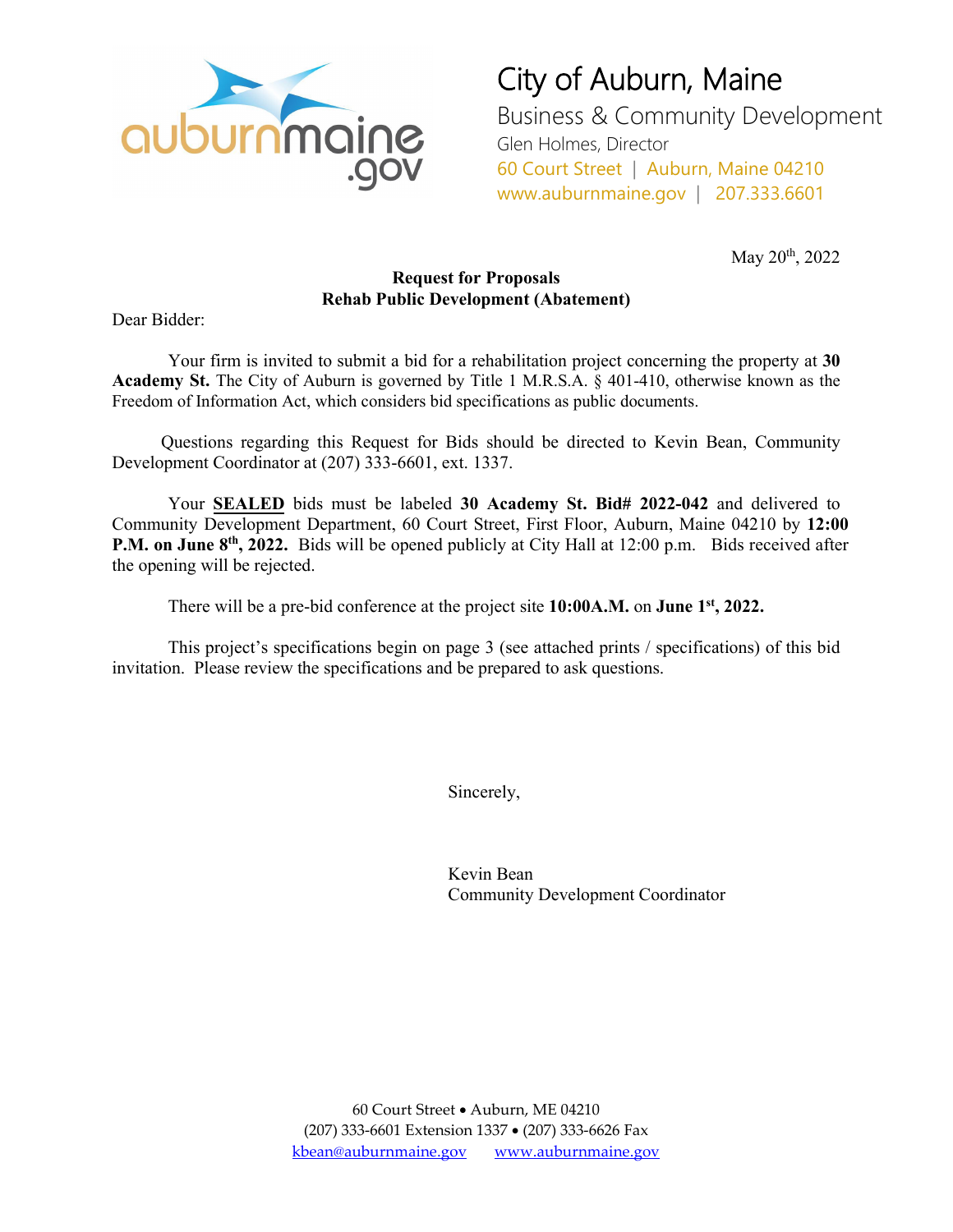## *PROJECT DESCRIPTION*

Abatement

## *CONDITIONS AND INSTRUCTIONS TO BIDDERS*

1. Submission of your bid **must** be in a **sealed** envelope marked **30 Academy St. Bid # 2022-042**

2. Bidders **must** use the enclosed bid form. Bids must be completed in full, in ink and must be signed by firm's owner or designated official.

3. Bids may be withdrawn prior to the time set for the official opening.

4. Bids will be opened publicly. Bidders or representatives may be present at the bid opening.

5. The City of Auburn reserves the right to eliminate any task(s) from the scope of work / bid, prior to any contractual agreements as the City deems best for the interest of the owner or any budgeting constraints.

6. The City of Auburn reserves the right to waive any formality and technicality in bids, whichever is deemed best for the interest of the owner. Generally, awards will be made to the lowest responsible bidder. The owner, however, reserves the right to accept or reject any or all bids in whole or in part. In awarding a bid, the owner may consider, but is not be limited to, any of the following factors: price and completion date.

7. Contractors **must** be current on all amounts due to the City of Auburn.

8. The contractor must be current with licenses and certifications and must have valid certificates of all required insurance prior to the City entering into any contract agreement. Copies of required insurance and licenses relevant to the scope of work shall be included in the bid response package. Failure to include these documents may disqualify the proposal as incomplete.

9. Contractors are responsible to obtain any required permits and must include the cost in their bid.

10. No contract may be assigned to a subcontractor without the written consent of the owner and City Staff. Neither party shall assign or transfer its interest in the contract without the written consent of the other party.

11. The selected contractor will be required to sign a construction contract. If you have not already reviewed the City of Auburn's contract, please ask to see it prior to submitting a bid.

12. Construction must begin within 30 days of the bid award. Failure to begin construction within this time frame will void the contract and the project will be rebid.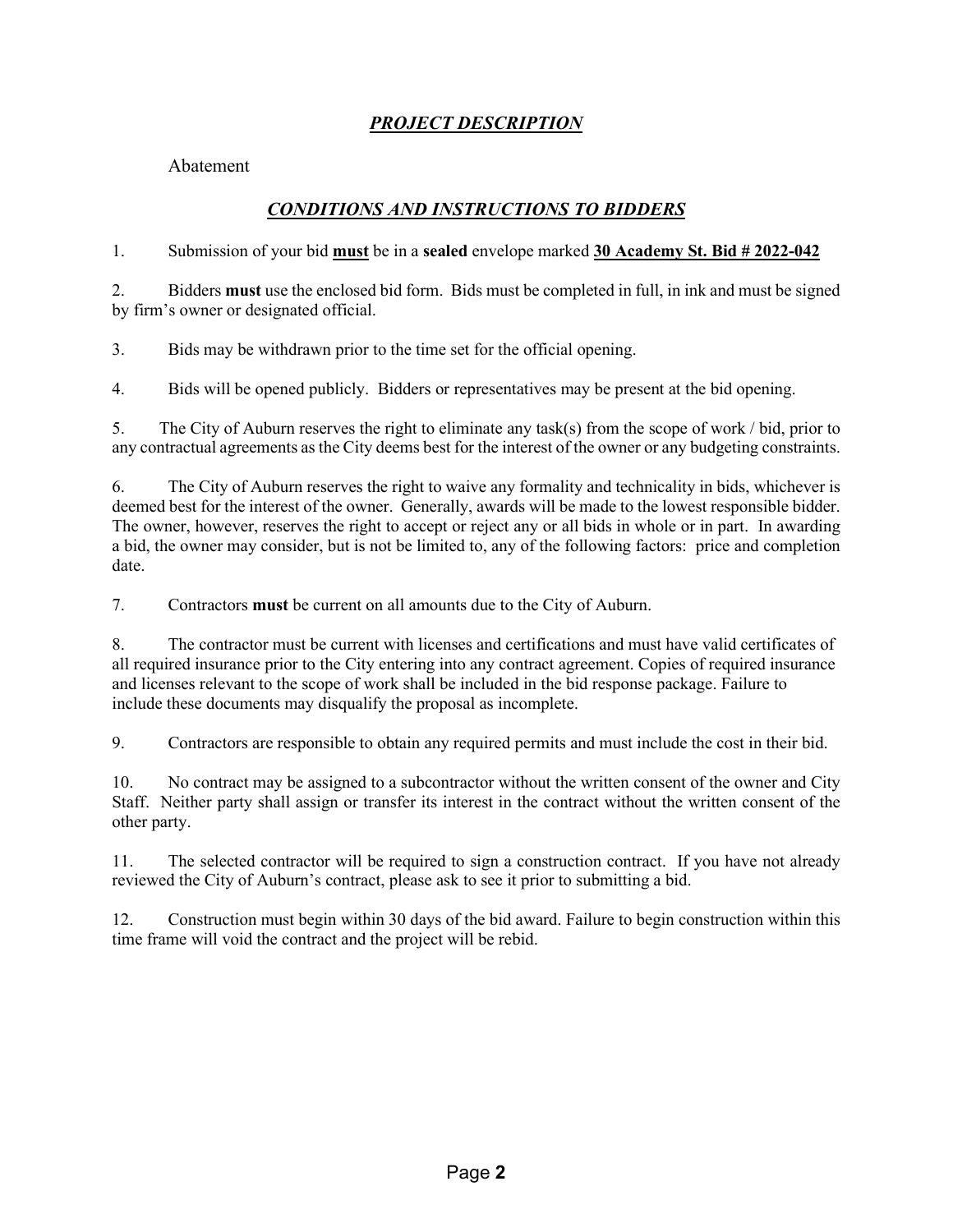# City of Auburn, Maine

*"Maine's City of Opportunity"*  $\overline{\phantom{a}}$ 

Community Development Block Grant



May 20, 2022

#### WORK WRITE-UP PROJECT 30 Academy Street Abatement

| <b>OWNER / PROPERTY INFORMATION</b> | CONTRACTOR INFORMATION |
|-------------------------------------|------------------------|
| <b>Community Little Theatre</b>     | Company Name           |
| 30 Academy                          | Address                |
| Auburn, ME 04210                    | Phone                  |
| Phone:                              | Signature              |
| Cell:                               | Title                  |
|                                     |                        |

## **BID TOTAL (to include any and all fees such as permitting fees) \$\_\_\_\_\_\_\_\_\_\_\_\_\_\_**

The contractor must inspect the property. Submission of a bid is presumptive evidence that the bidder has thoroughly examined the site and is conversant with the requirements of the local jurisdiction. Submission of a bid is presumptive evidence that the bidder fully understood the entire scope of work required and will be responsible to complete project as defined on specifications provided and explained during the pre-bid meeting for the amount submitted.

LIST ANY SUBCONTRACTORS THAT WILL BE ENLISTED TO PERFORM WORK ON THIS PROJECT. ALL LICENSES, CERTIFICATES AND COPIES OF INSURANCE MUST ALSO BE ATTACHED.

| Contractor | Phone |  |
|------------|-------|--|
| Address    |       |  |
| Contractor | Phone |  |
| Address    |       |  |
| Contractor | Phone |  |
| Address    |       |  |
| Contractor | Phone |  |
| Address    |       |  |

60 Court Street • Auburn, ME 04210 (207) 333-6601 ext. 1337 • (207) 333-6626 Fax e-mail kbean@auburnmaine.gov auburnmaine.gov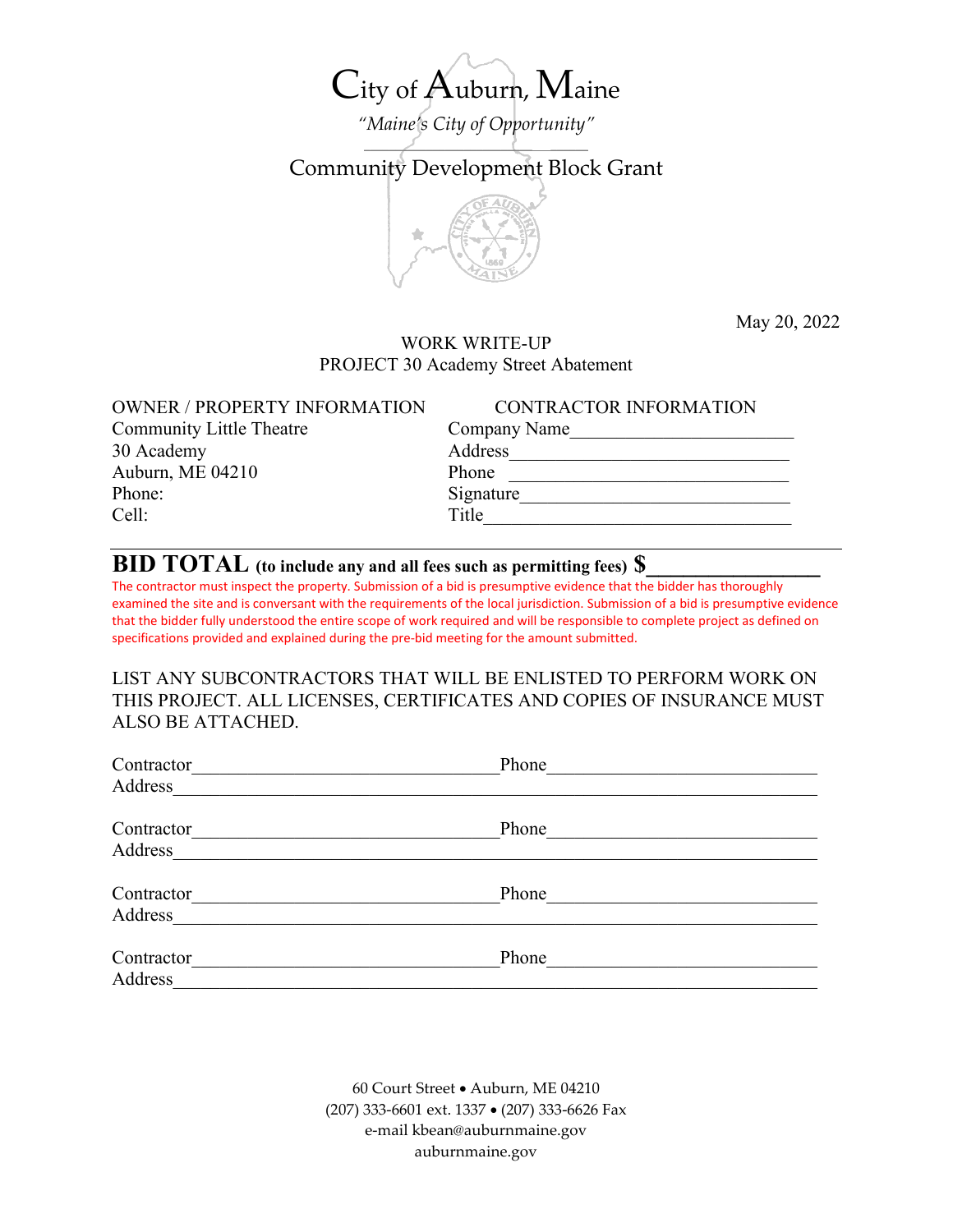Note: All work performed shall conform to the General Standards herein, DEP Lead Management Regulations (Chapter 424), HUD requirements for Notification, Evaluation, and "Reduction of Lead-Based Paint Hazards in Federally Owned Residential Property and Housing receiving Federal assistance" (24 CFR Part 35), EPA Renovation, Repair and Painting Rule, manufactures recommendations, and all applicable Local and State building codes, laws and regulations.

See Lead Design Specification sheet - Refer to Appendix A to find procedures for recommended abatement methods and specific locations for abatement measures.

## **Exterior**

A-side

1. SPP - Encapsulate: SF

Window Case (Include long Trim board where applicable) / Sash / Yellow wall above and below windows / Door Casing See **Exterior Property Drawing** and corresponding *chart of locations* where encapsulation is required.

2. STB – Paint

Window Sill

See **Exterior Property Drawing** and corresponding *chart of locations* where paint removal to bare substrate is necessary

**Exterior** 

B-side

1. SPP - Encapsulate: SF

Window Case (Include long Trim board where applicable) / Sash / Door Casing / Basement Window Case / B-Door-Case See **Exterior property drawing** and corresponding *chart of locations* where encapsulation is required. Include any peeling flaking surfaces as needed.

2. Remove: Overhang Beams

3. Remove Replace: Basement Doors

 $\frac{1}{2}$ 

 $\mathfrak s$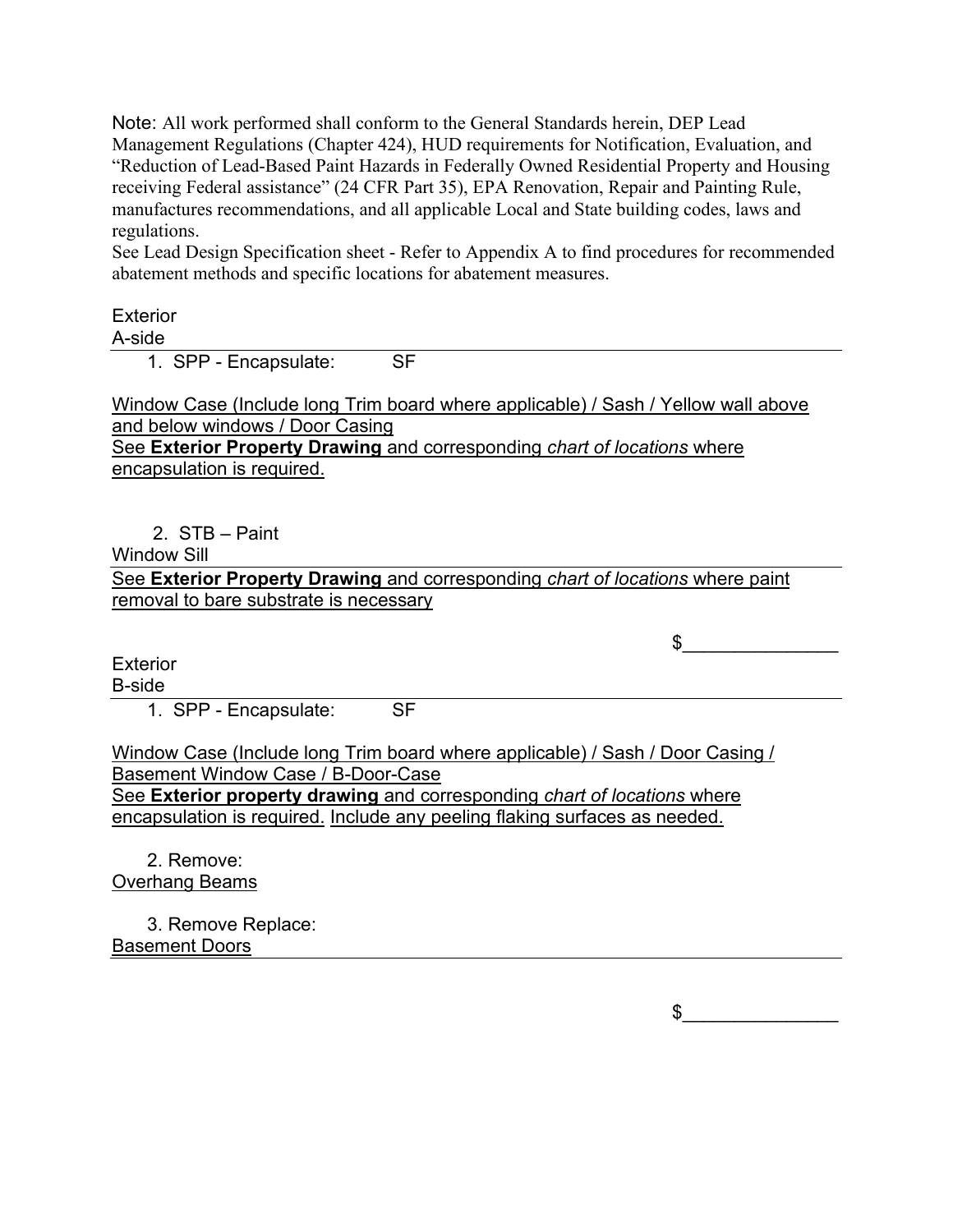**Exterior** C-side

1. SPP - Encapsulate: SF

#### Window Case / Sash / Yellow wall above and below windows/ Door Casing See **Exterior property drawing** and corresponding *chart of locations* where encapsulation is required.

2. Remove: Overhang Beams

**Exterior** 

D-side

1. SPP - Encapsulate: SF

Window Case (Include long Trim board where applicable) / Sash / Include any peeling flaking surfaces as needed.

See **Exterior property drawing** and corresponding *chart of locations* where encapsulation is required.

 $\mathfrak s$ 

 $\frac{1}{2}$ 

 $\text{Total } \$$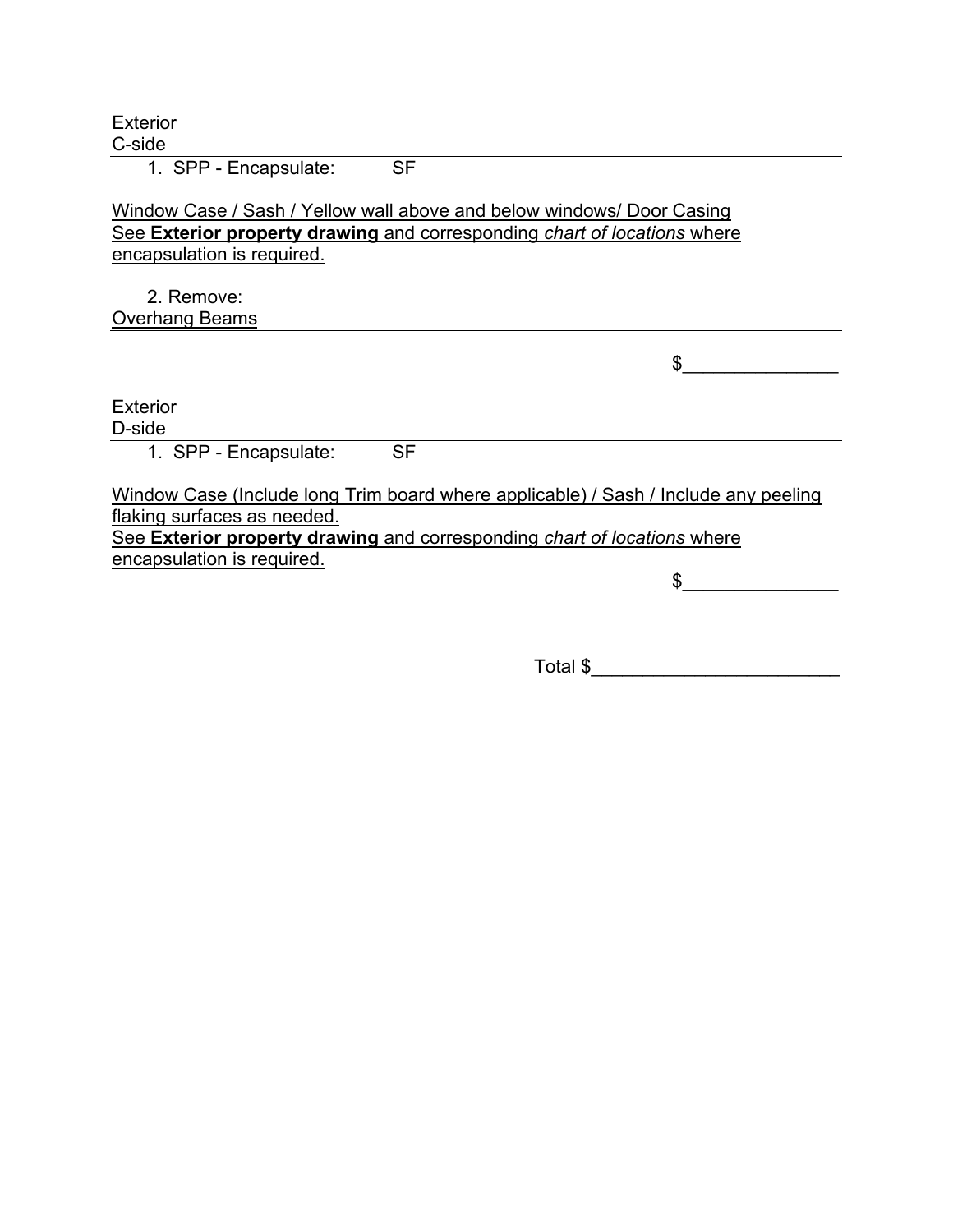## **Lead Design Specifications**



30 Academy Street Name: City of Auburn Auburn, Maine 04210 <br>Address: 60 Court Street

### **Location: Owner Information:**

Auburn, ME 04210

**Design date:** 04-22-2021

### **Prepared by:**

Stephanie L Martin, LD-0345 Expires 01/04/2023 Clarity Property Services, LLC Email: leadinspections@outlook.com

## **Contractor Information:**

Name: \_\_\_\_\_\_\_\_\_\_\_\_\_\_\_\_\_\_\_\_\_\_\_\_\_\_\_\_\_\_\_\_\_\_\_\_\_\_\_\_\_\_\_\_\_

Address: \_\_\_\_\_\_\_\_\_\_\_\_\_\_\_\_\_\_\_\_\_\_\_\_\_\_\_\_\_\_\_\_\_\_\_\_\_\_\_\_\_\_\_

Phone Number: \_\_\_\_\_\_\_\_\_\_\_\_\_\_\_\_\_\_\_\_\_\_\_\_\_\_\_\_\_\_

After careful review of the following, the applicant(s) and contractor, understand and accept the work described herein. Only the work described herein will be performed. ANY and ALL changes to these design specifications must be by written change order and agreed to by all parties following program requirements. **All recommendations are valid for one (1) year and can only be amended or changed by performing a new risk assessment.**

| Contractor             | <b>Date</b> |
|------------------------|-------------|
| Owner                  | <b>Date</b> |
| Owner                  | <b>Date</b> |
| <b>CONTRACT PRICE:</b> |             |

30 Academy Street, Auburn, Maine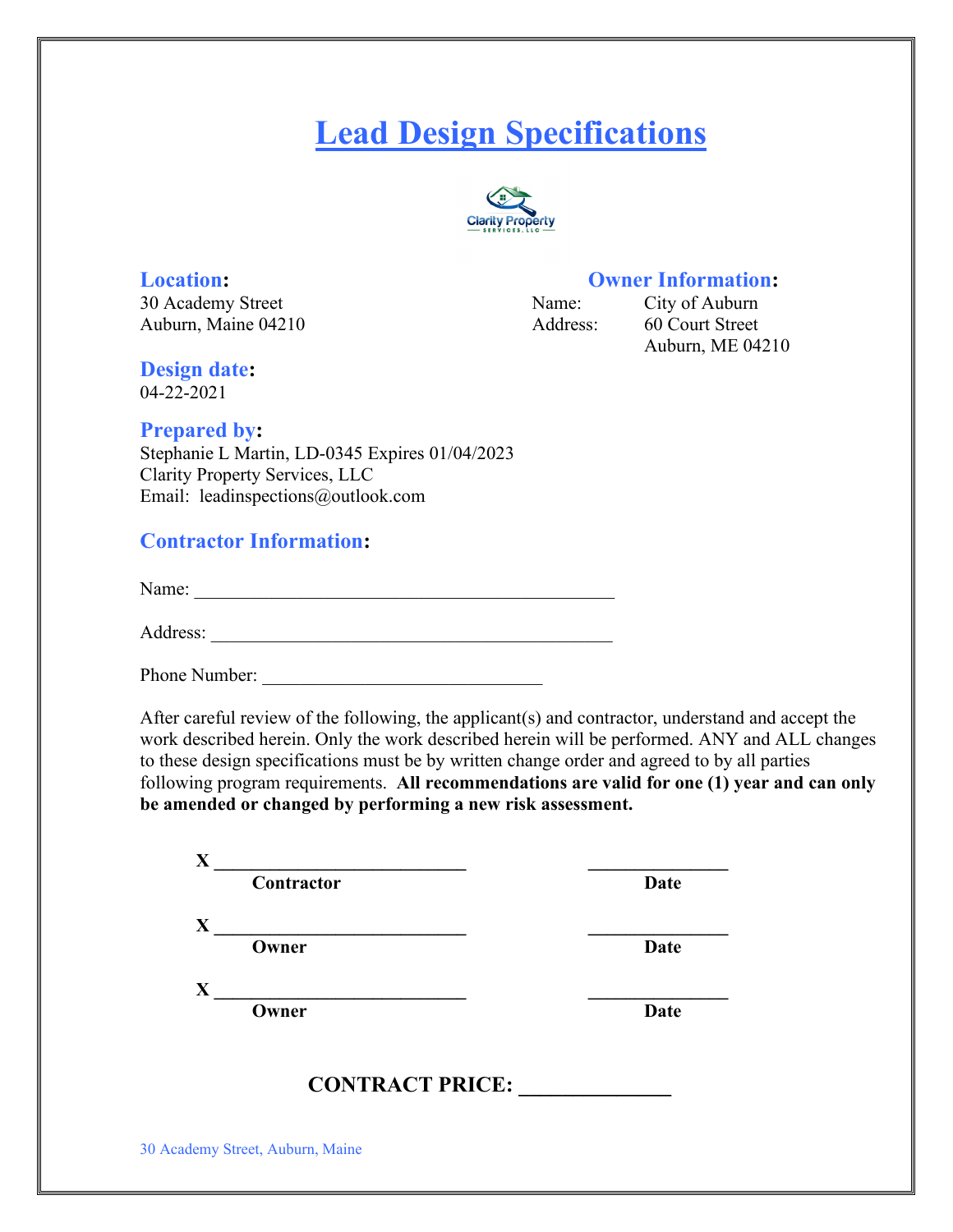## REHABILITATION STANDARDS AND SPECIFICATIONS

## SECTION 1 – GENERAL REQUIREMENT FOR ALL PROJECT SPECIFICATIONS

- 1. All work performed shall conform to the General Standards herein, DEP Lead Management Regulations (Chapter 424), HUD requirements for Notification, Evaluation, and "Reduction of Lead-Based Paint Hazards in Federally Owned Residential Property and Housing receiving Federal assistance" (24 CFR Part 35), EPA Renovation, Repair and Painting Rule, manufactures recommendations, and all applicable Local and State building codes, laws and regulations. *If no local building code exists, the MUBEC will apply.*
- 2. Scrape inspections are required for removal of paint from components (abatement or interim control). Scrape inspections are required for both interior and exterior work prior to the priming and or painting process. If a scrape inspection has not been performed, the Contractor will be required to remove any paint to ensure compliance with this section.
- 3. Any and all Maine DEP project variances must also be approved in writing by the Lead Designer and **The Auburn Lead Program** prior to implementation. *NOTE: Monetary change orders may be required by The City of Auburn.*
- 4. All measurements are approximate and must be verified by the Contractor. No claim for additional funds due to discrepancies in measurements or quantities shall not be honored.
- 5. All Materials having color or pattern shall be selected by the owner from standard color/style chart. All colors, styles, and types of materials will be listed in the job specifications prior to contract signing.
- 6. All installed windows and exterior doors will be Energy Star rated for the Northeast. All windows will have a U-Value of .27 or less. Windows will have full screens. Egress casement windows will have a factory installed horizontal mullion to give the appearance of a double hung window. **NOTE:** Single hung windows will require half screens.
- 7. All exterior doors installed will be keyed alike (per unit), and include adjustable thresholds and half glass unless otherwise noted in design specifications. Exterior doors will meet Energy Star requirements for the Northeast.
- 8. Building permits, electrical permits, plumbing permits and other permits required by local or State authorities shall be obtained by the contractor and the costs shall be incorporated into the proposal amount submitted by contractor. Contractor must obtain permits prior to commencement of work and must provide copies of permits to the Owner and **The City of Auburn** for documentation. Failure to obtain required permits will result in nonpayment of work until the necessary permits are obtained.
- 9. Workmanship and materials not covered by manufacturer's warranty shall be warranted by the Contractors for a period of at least one year from date of final payment to the contractor. All manufacturer warranties shall be delivered by the Contractor, to the homeowner along with the final billing. Manufacturer's installation instructions, as required by the 2009 ICC Code shall be available on the job site at the time of inspection.
- 10. Product information/labeling showing compliance, where required, with Energy Star Ratings shall be provided to the home owner and **The City of Auburn** prior to installation.
- 11. All Interim Control work must be performed in accordance with both EPA RRP and HUD Lead-Based Paint regulations as described in 24 CFR Part 35 et al, with the exception that certain contractors such as electrical, plumbing, roofing, weatherization and heating specialists may be exempt from using HUD lead safe practices so long as they do not disturb any more than two square feet of painted surfaces per room or a total of 20 square feet of painted surfaces on the exterior. Contractors performing work in accordance with HUD Lead-Based Paint regulations as described in 24 CFR Part 35 et al must have attended an EPA RRP course taught by a Maine DEP certified training provider. Lead safe practices must be employed in all work that disturbs painted surfaces. After completion of all work, contractor must clean the work area(s) to meet Maine DEP Chapter 424 Lead Dust / Soil clearance standards as follows;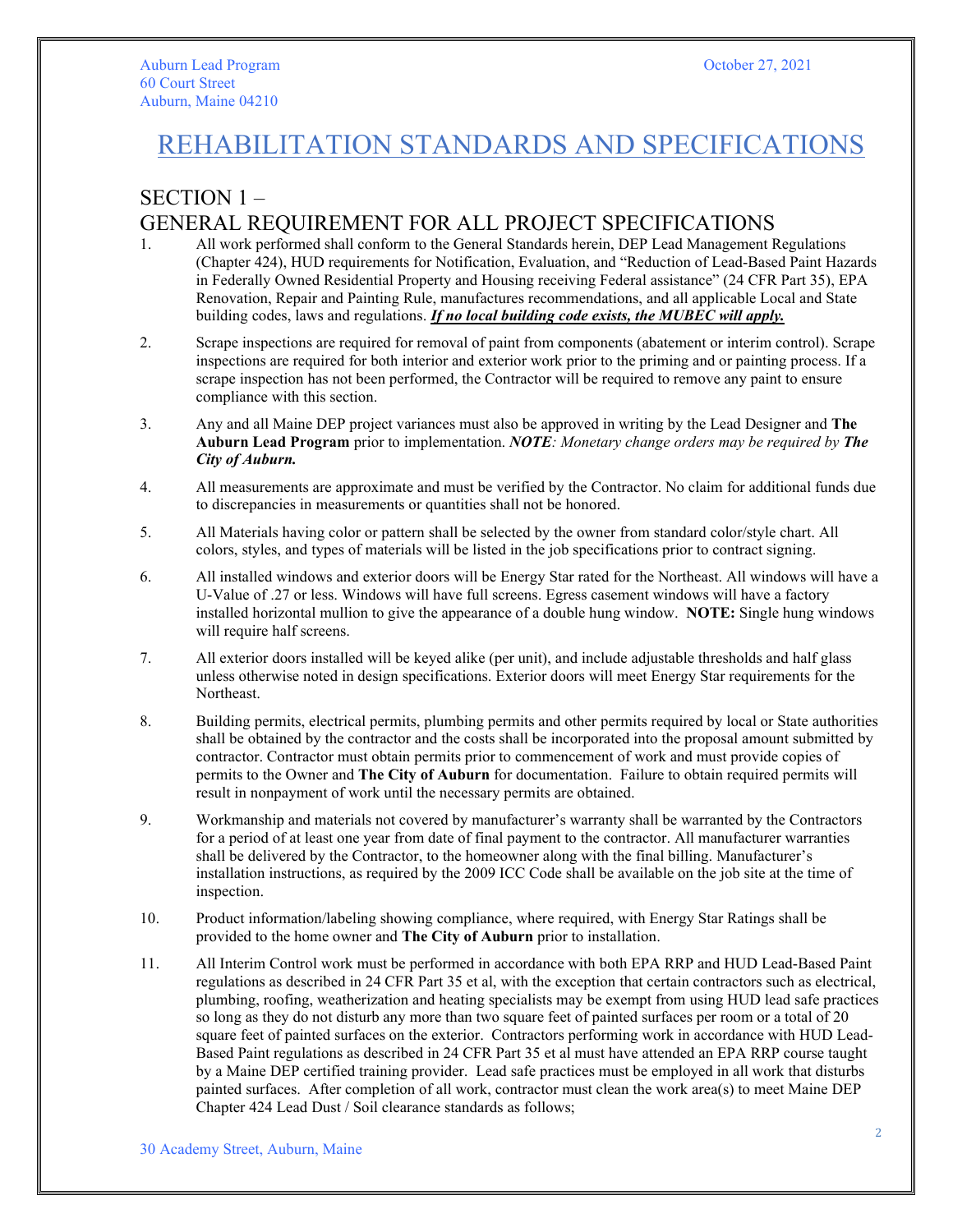Auburn Lead Program **Calculation** Controllering Controllering Controllering Controllering Controllering Controllering Controllering Controllering Controllering Controllering Controllering Controllering Controllering Contro 60 Court Street Auburn, Maine 04210

Hard floors and Carpeted floors = 10 micrograms (ug) per square foot (ft<sup>2</sup>)

Interior Window Sills = 100 micrograms (ug) per square foot  $(ft^2)$ 

Window Troughs = 100 ug/ micrograms (ug) per square foot  $(f<sup>2</sup>)$ 

Exterior Porch = 40 micrograms (ug) per square foot (ft<sup>2</sup>)

Other nonporous surfaces = 10 micrograms (ug) per square foot  $(f<sup>2</sup>)$ 

Five (5) foot radius outside of contained area(s) = 10 micrograms (ug) per square foot (ft<sup>2</sup>)

Non-play Area Soil = 900 parts per million (ppm)

Play Area Soil =  $100$  parts per million (ppm)

If dust wipe and/or soil samples do not pass the above standards, contractor must return to the job site, at his own expense, and clean until these standards are met. Final payment will be withheld until clearance standards are achieved. Costs incurred for an additional site visit and dust swipe sampling costs will be taken from monies due to the contractor. In homes where there are children under 6 years of age the Owners must, at their own expense, temporarily relocate these children from work areas where paint will be disturbed until the work has been completed and the dust wipe clearance standards shown above have been achieved.

- 12. The contractor must inspect the property and attend a pre-bid walkthrough. Submission of a bid is presumptive evidence that the bidder has thoroughly examined the site during a pre-bid walk through and is conversant with the requirements of the local jurisdiction.
- 13. All materials used in conjunction with this work write-up are to be new, of first quality and without defects unless stated otherwise or pre-approved by owner and Design Consultant in writing.
- 14. Contractors shall not perform any work, substitute any specified materials, colors, patterns, quantities, or change specified material qualities or quantities not listed in the job specifications without a written change order pre-approved by **The City of Auburn**, owner and Lead Design Consultant.
- 15. All materials shall be installed in full accordance with the manufactures specifications and industry standards for working conditions, surface preparation, methods, testing, and protection.
- 16. All repaired or newly installed exterior non-pressure treated wood must be sealed, stained or otherwise protected from the elements following industry standards.
- 17. Walls and attached components shall be identified with the letters A, B, C, D etc. Wall A is always the wall that is closest to the address elevation or "street side" of the house. Moving clockwise, the walls are then B, C, D, etc.
- 18. Down payment or deposits to contractors are not authorized. No work/materials will be paid for in advance.
- 19. Detailed invoices submitted to the **City of Auburn** shall accompany each payment request.
- 20. The use of the "Booth" or "Mini-Containment" system(s) will be determined by the Lead Design Consultant. Determination shall be in writing.
- 21. Any and all changes in the Lead Design agreed to during the Pre-bid Walkthrough will be made in writing in the form of a bid amendment. This form will become part of the contractor's bid proposal and will be submitted with contractors bid.
- 22. **Placement of the decontamination unit shall be determined and established via writing as an addendum to the design plan specifications prior to the commencement of any lead abatement activities.**

#### SECTION 2 - DEFINITIONS

- 1 Abatement. "Abatement" means any measure or set of measures designed to permanently eliminate lead hazards. For the purpose of this definition, "permanently means for at least 20 years.
- 2 Impact Surface. "Impact surface" means a surface that is subject to damage by repeated sudden force, such as certain parts of door frames.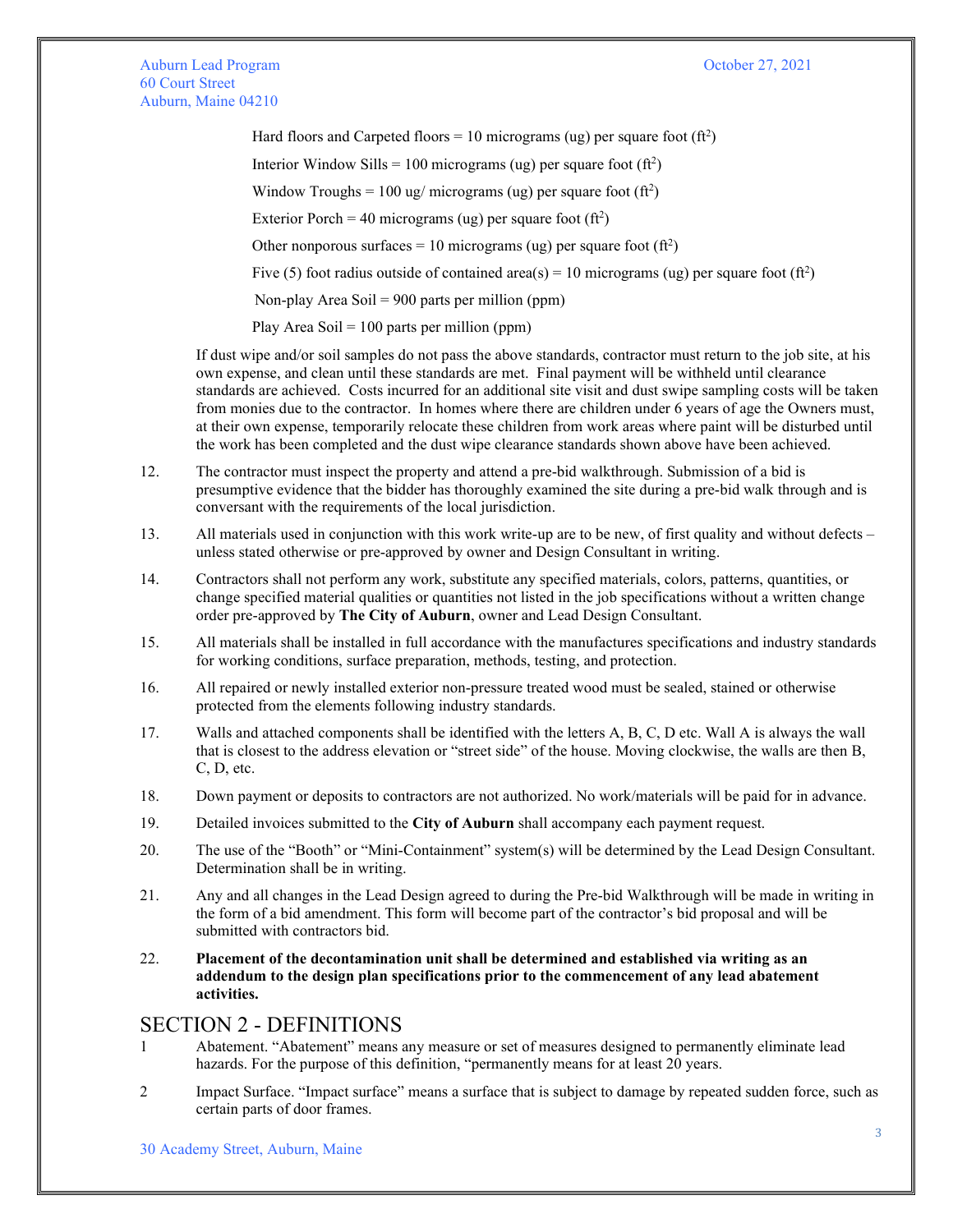#### Auburn Lead Program **Calculation** Controllering Controllering Controllering Controllering Controllering Controllering Controllering Controllering Controllering Controllering Controllering Controllering Controllering Contro 60 Court Street Auburn, Maine 04210

- 3 Interim control. "Interim control means a set of non-abatement measures designed to temporarily reduce human exposure or likely exposure to lead hazards, including specialized cleaning, repairs, maintenance, painting, temporary containment, ongoing monitoring of potential lead hazards and the establishment and operation of management and resident education programs. NOTE: When interim control measures (covering a surface with a coating or other treatment) are used, friction points or friction surfaces must be treated so that paint is not subject to abrasion. Examples of acceptable treatments include re-hanging and or planning doors so that the door does not rub against the door frame, removing paint from the friction/impact part of a door jamb (frame) and covering of bare soils.
- 4 Install. "Install" means to purchase, set up, test, and warrant a new component. "Replace" means to remove and dispose of original material, purchase new material, deliver, install, test, and warrant.
- 5 Paint. "Paint means any substance applied to a surface as a coating, including, but not limited to household paints, varnishes, and stains.
- 6 Repair. Repair" means to return a building component to like new condition through replacement, adjustment, and recoating of parts.
- 7 Reinstall. "Reinstall means to remove, clean, store, and install a component.
- 8 Substrate. "Substrate" means the material underneath the paint such as brick, concrete, drywall, metal, plaster or wood.
- 9 Work Area. "Work area" means an interior or exterior area where lead abatement or interim control activities are to take place. There may be more than one work area in a residential dwelling or child care facility.
- 10 Window & Door Units. Window/door components are defined as follows:
	- a. Window sash (includes mullions)
	- b. Window casing (includes header and apron)
	- c. Window sill
	- d. Window jamb (includes parting bead and stops)
	- e. Window well (also called trough)
	- f. Door (includes stiles, panels and edge)
	- g. Door jamb (includes frame and stops)
	- h. Door casing (includes header)
	- i. Door threshold

#### SECTION 3 –SCOPE OF WORK

The scope of work shall consist of complete paint removal, encapsulation, enclosure, and/or whole component removal of lead-based paint hazards as identified in the lead based-paint inspection report.

#### **1. Owner Responsibilities:**

- A. Owner shall remove all personal belongings from the house/work area.
- B. Owner shall shut off gas to the stove, (if applicable).
- C. Owner shall provide keys to the Contractor for access to the home.
- D. Owner shall pre-determine colors and flooring selections in writing. This shall be performed prior to the start date.
- E. Owner shall supply electricity, water and heat to the abatement contractor for the duration of the project.
- F. Owner shall remove and keep clear, all debris from the exterior at least 10 feet from the building perimeter if exterior work is performed.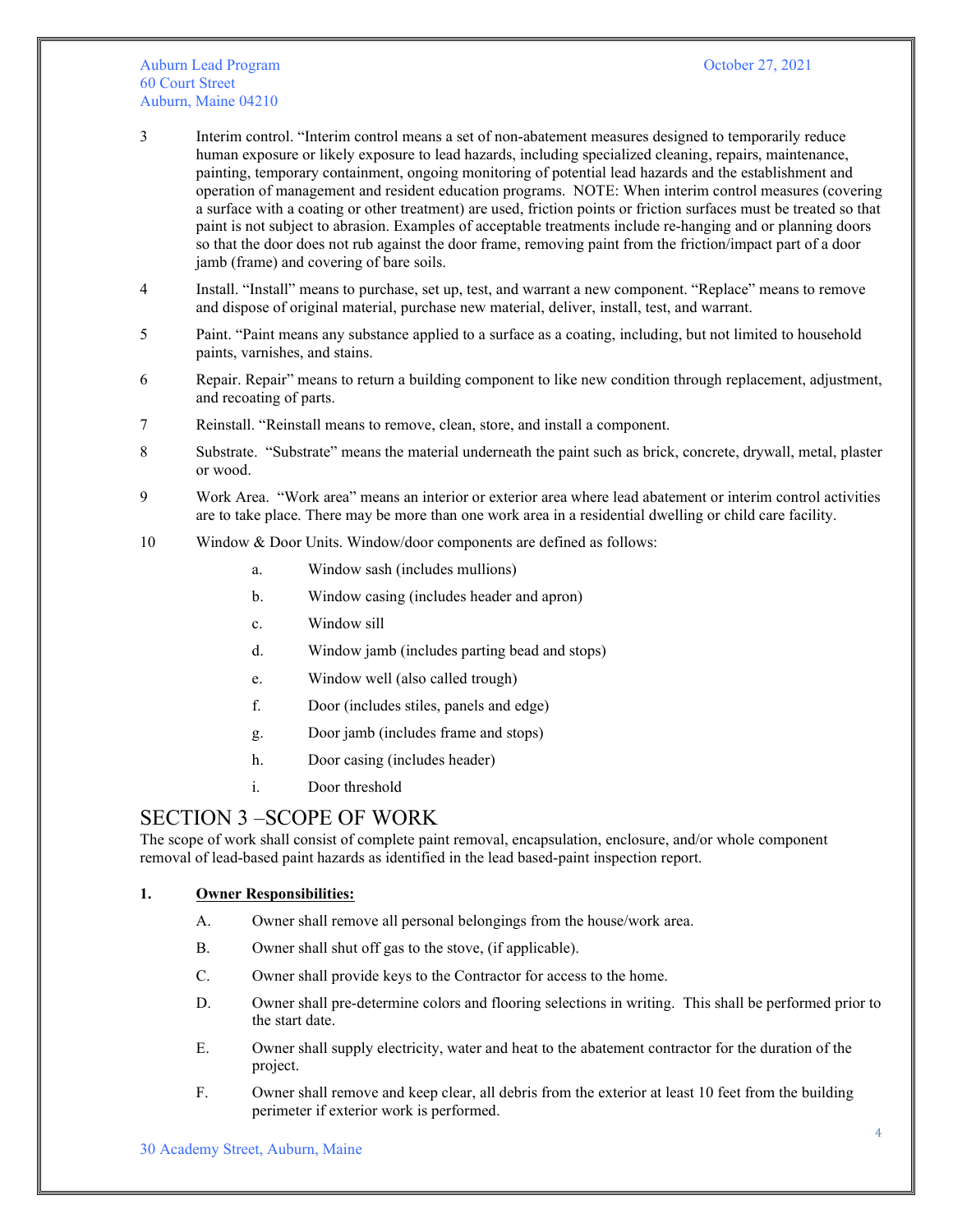#### **2. Contractor Responsibilities:**

- A. Contractor shall confirm that all furniture and personal belongings have to be removed from the house/work area prior to the start of the project.
- B. Contractor shall coordinate access to the home for any visual inspections and clearance sample testing to be performed.
- C. Contractor shall be responsible for completing all work specified in the Design Plan including any and all revisions made to the design for the purpose of the project within contract dates specified. **This specifically includes the placement of the decontamination unit.**
- D. Contractor shall perform an ASTM approved tape method before applying any encapsulating paint to a building component to ensure proper adhesion to the substrate.
- E. Contractor shall store debris in a secure area until final disposal. Dispose of in accordance with the Mine Department of Environmental Protection's Lead Management Regulations.
- F. Contractor shall be financially responsible for all associated sampling costs such as administrator labor, travel, postage, and laboratory analysis of the dust samples if interim or final clearance samples fail.
- G. Contractor shall repair or replace any building components damaged during the project to match existing building components.
- H. All product warranty information must be given to the **City of Auburn** and the home owner prior to final payment of project. Product labels (stickers) showing Energy Star Compliance will remain in place until inspected and approved by Lead Design Consultant.
- I. A written notification plan will be developed by the Contractor and provided to the owner/tenant, the Administrator and the **City of Auburn**.
- J. Contractor shall provide a final abatement report to the **City of Auburn**, Administrator, and the homeowner within 30 days after project completion in accordance with DEP Chapter 424, Section 6.G.
- K. The use of a "Booth" or "Mini-Containment" system will be determined by the Lead Design Consultant and shall be in writing.

#### SECTION 4 – NOTIFICATIONS

#### **1. Notification:**

The abatement contractor shall notify the Maine Department of Environmental Protection, the Administrator and the **City of Auburn** at least five (5) working days prior to the start of any lead abatement activity, including set-up or on-site preparation activities. Delivery of notice by U.S. Postal Service, commercial delivery service, hand delivery, facsimile or email are acceptable methods. The **City of Auburn** also requires notification of Interim Control /LSR work performed on site.

*NOTE: A weekly updated schedule for each lead abatement project by dwelling unit, if applicable, shall be faxed/emailed each Monday morning to ALL above listed parties until the project is complete. In the event of a scheduled work day/hours are changed after the weekly notification, the contractor must notify the DEP, Administrator and The City of Auburn by email or phone no later than 8 A.M on the day of the scheduled change.* 

#### **2. Tenant Notification:**

The abatement contractor shall notify the tenants of the pending abatement activity. This notification (Occupant Protection Plan) shall include the scheduled dates for abatement, work hours, identification of work areas, and information on any alternative entrance or exit to be used during the course of the abatement activities. This notification shall be in writing and delivered at least five (5) days prior to the start of the project.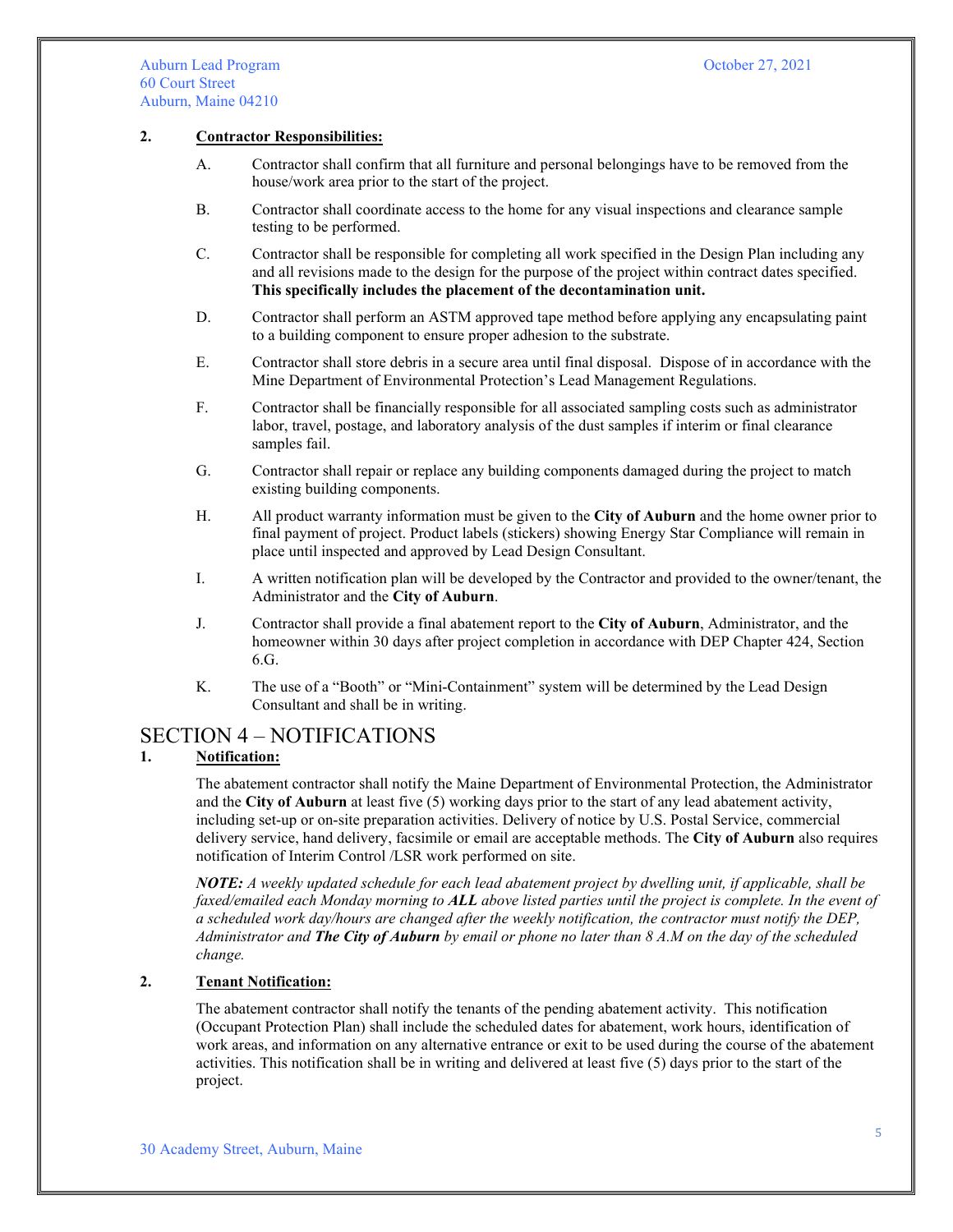| Room # And  | <b>Building Component</b>   | Location                                                          | <b>Abatement Method Labor Materials</b> |  | <b>Total</b> |
|-------------|-----------------------------|-------------------------------------------------------------------|-----------------------------------------|--|--------------|
| <b>Name</b> |                             |                                                                   |                                         |  |              |
| Exterior    | <b>Window Case</b>          | $A1, A2, A4-A10,$                                                 | $SPP - Encapsulate$                     |  |              |
|             |                             | A12-A15, B2,                                                      |                                         |  |              |
|             |                             | B4-B31, C3, C9,                                                   |                                         |  |              |
|             |                             | D2, D4                                                            |                                         |  |              |
| Exterior    | <b>Window Case</b>          | B17-B21, B27-                                                     | $SPP - Encapsulate$                     |  |              |
|             | (Long Trim Board)           | B30, D5-D17                                                       |                                         |  |              |
| Exterior    | <b>Window Sash</b>          | A1, A5-A9, A12-                                                   | $SPP - Encapsulate$                     |  |              |
|             |                             | A15, B2, B4-                                                      |                                         |  |              |
|             |                             | B15, C9, D4                                                       |                                         |  |              |
| Exterior    | <b>Window Sill</b>          | A1, A5                                                            | <b>STB</b> - Paint                      |  |              |
| Exterior    | <b>Window Upper/Lower</b>   | A6, A10, A12-                                                     | $SPP - Encapsulate$                     |  |              |
|             | Wall (Lt. Yellow)           | A <sub>14</sub> , C <sub>1</sub> , C <sub>6</sub> -C <sub>8</sub> |                                         |  |              |
| Exterior    | Door Casing                 | A3, B3, C2                                                        | $SPP - Encapsulate$                     |  |              |
| Exterior    | <b>Overhang Beams</b>       | $B3, C2 - All$                                                    | Remove                                  |  |              |
| Exterior    | <b>Basement Window Case</b> | $B - All$                                                         | $SPP - Encapsulate$                     |  |              |
| Exterior    | <b>Basement Door Casing</b> | <b>B32, B37</b>                                                   | $SPP - Encapsulate$                     |  |              |
| Exterior    | <b>Basement Door</b>        | <b>B32, B37</b>                                                   | Remove & Replace                        |  |              |

## \***See Appendix A to find procedures for recommended abatement methods.**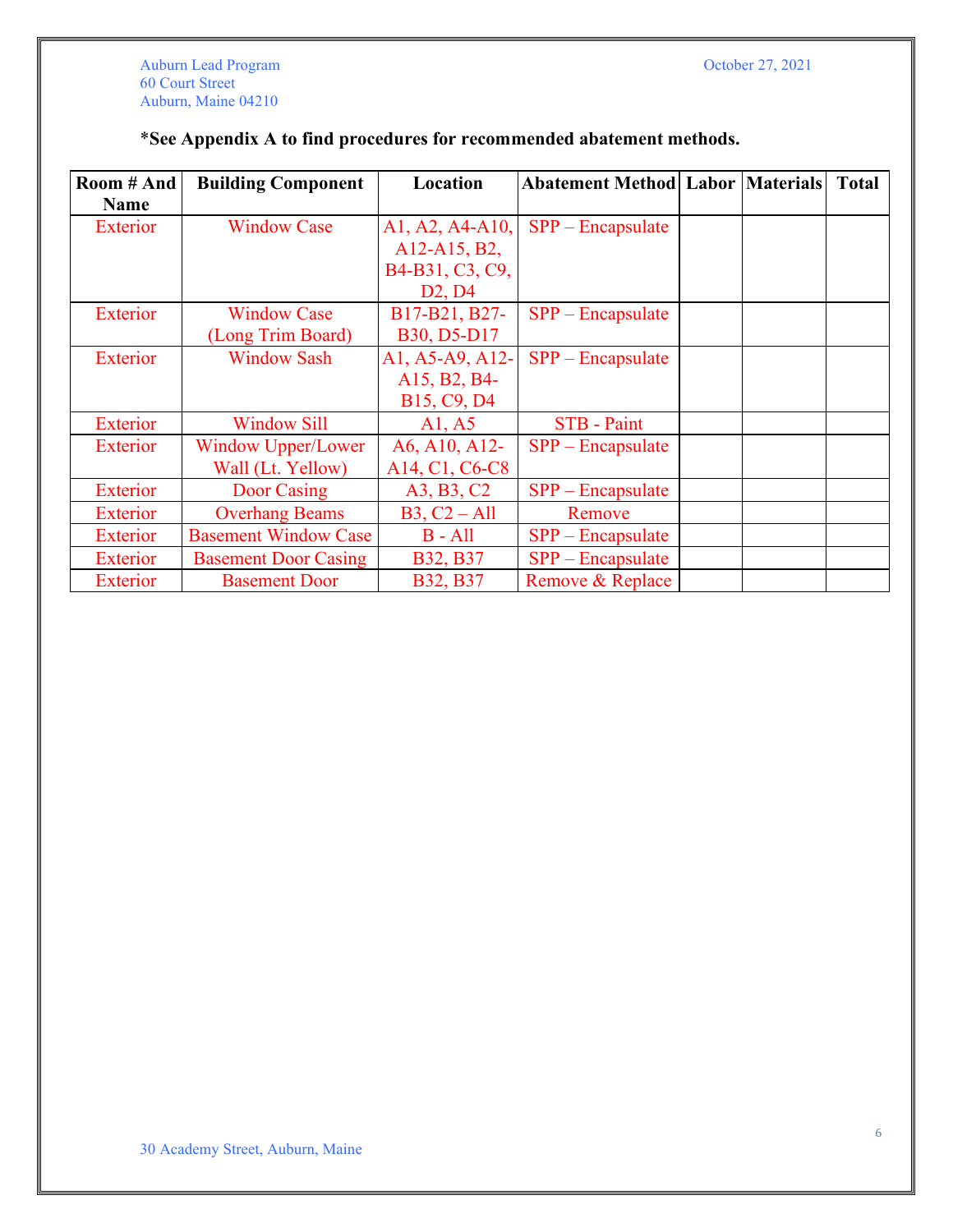## *Exterior Property Drawing – 30 Academy Street, Auburn, ME*

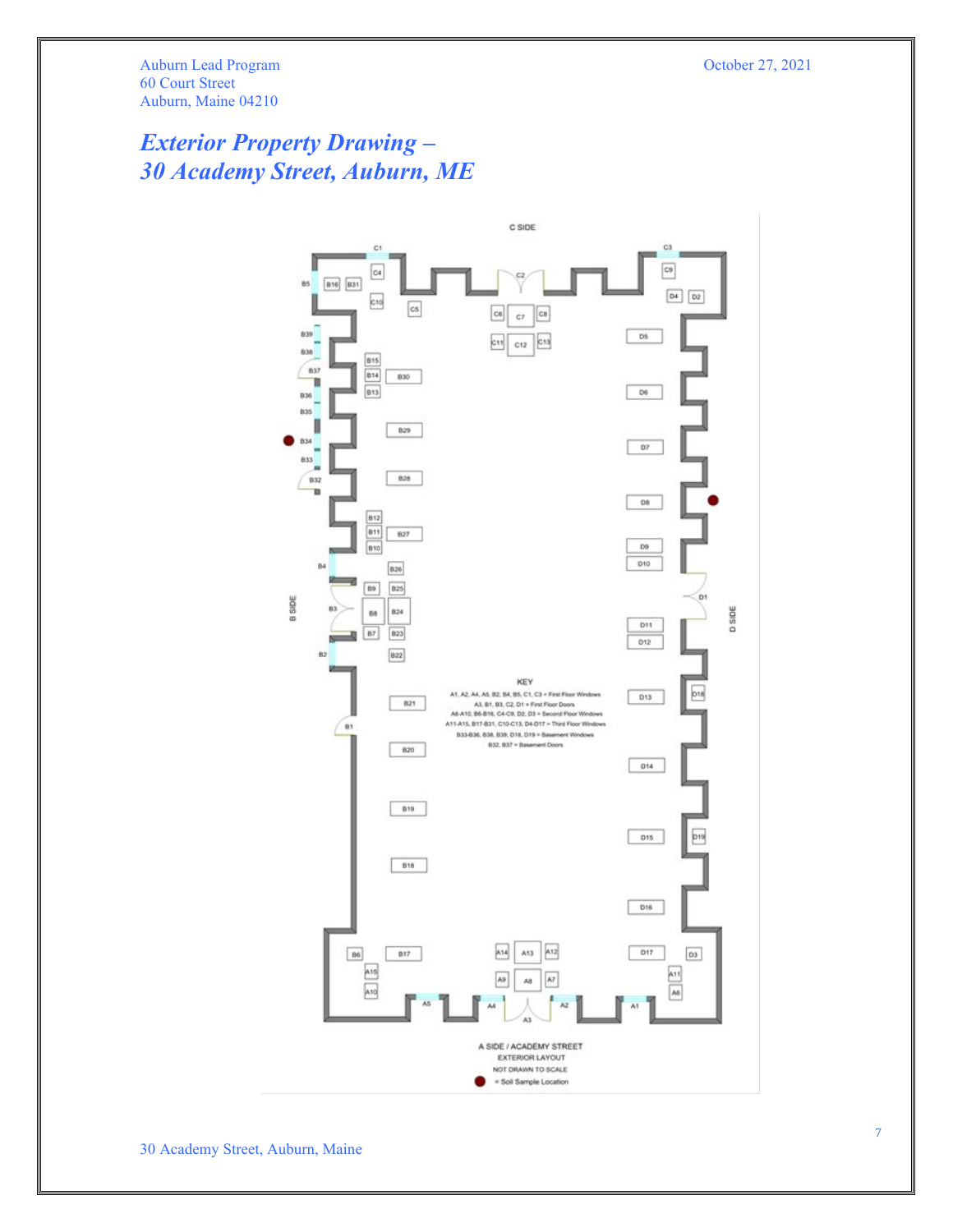Auburn Lead Program **Calculation** Controllering Controllering Controllering Controllering Controllering Controllering Controllering Controllering Controllering Controllering Controllering Controllering Controllering Contro 60 Court Street Auburn, Maine 04210

## **Appendix A: Abatement Methods**

#### **Window Components**:

• **Remove and Replace:** Remove and dispose existing window, including storm window. **All new windows must be labeled showing a U-Factor < 0.27 or equivalent.** Labels must remain in place until approved/ inspected by Construction Manager. (Windows will be "1 over 1" style sashes. Window grids will not be included unless noted on the design specifications prior to contracting.) (Building permit w-drawings/ window specifications. required). Remove window weights if present and Insulate weight cavity using spray foam insulation in 1–4-unit size buildings. *5 units + buildings may use equivalent fiberglass insulation in the weight cavity. Caulk inside of exterior window stops* and install window unit per manufacturer instructions. Apply low expanding foam around window in rough opening. (MUBEC requires gaps are sealed). Install non-leaded window stops to match existing. Caulk exterior of window installation after install. New components to be caulked primed and painted to match existing, *or* color agreed upon by owner. *No stops or trim components shall be left unfinished*. Historically Significant Projects require SHPO Pre-Approved Replacement Windows. (Typically, Wood frame and sashes with Grids) Windows are to meet Egress code compliance, which may require a window style change. Contractor shall cover any exterior window stop paint exposed when removing storm windows. Follow specifications for coil exterior trim. Subject to Maine DEP Component Removal Method (Chapter 424 Section 6.C.5)

| WINDOWS                |                     |                   |                                     |
|------------------------|---------------------|-------------------|-------------------------------------|
| <b>CLIMATE</b><br>ZONE | U-<br><b>FACTOR</b> | SHGC <sup>2</sup> |                                     |
| <b>Northern</b>        | ≤0.27               | Any               | Prescriptive                        |
|                        | $= 0.28$            | $\ge 0.32$        | Equivalent<br>Energy<br>Performance |
|                        | $= 0.29$            | $\ge 0.37$        |                                     |
|                        | $= 0.30$            | $\ge 0.42$        |                                     |

- **Encapsulation (SPP):** *Remove All "Loose and Flaking" paint*, (*including All Edges)* using safe paint removal methods. *Repair damaged sections if necessary* and feather smooth any rough paint edges. **All Component IMPACT SURFACES MUST BE SCRAPED TO BARE WOOD** at the impact location and a minimum of 2" from the impact edges. Feather smooth the paint transition. HEPA clean and wet wash the component. **A Paint Scrape Inspection** by the Program Construction Manager is required. Prime entire surface and Paint 2 coats finish. Paint shall contain LBC (Lead Barrier Compound) and meet Maine DEP standards for encapsulation. Color to match existing, *or* be agreed upon by owner and noted on the design. Provide the owner with remaining encapsulant paint (1/2-gallon min.) at the end of the project.
- **Paint Removal (STB):** *Remove Paint to bare substrate* on **ALL SIDES** of the component, using lead safe paint removal methods. *Repair damaged* sections *if necessary*. HEPA clean and wet wash the component. **A Paint Scrape Inspection** by the Program Construction Manager is required. Prime entire surface and Paint 2 coats finish. Color to match existing, or be agreed upon by owner and noted on the design. Provide the property owner with remaining paint (minimum 1/2 gallon) at the end of the project. Subject to ME DEP Paint Removal Guidelines (Chapter 424 Section 6.C.2). **Paint Scrape Inspections** to verify coating removal and surface preparation before applying the prime and paint/ encapsulation layers **are required for these methods**, documented with photo(s).
- **INTERIM CONTROL:** Wet scrape all loose and flaking paint from the substrate. Wet sand, smooth any rough paint edges. HEPA vacuum and wet wash the component. Apply one coat of primer to the scraped areas and two coats of paint to the entire surface of the component. *NOTE: All impact surfaces must be scraped to bare wood a minimum of 2" from impact edges.*
- **Enclosure with Aluminum Coil Stock (Exterior):** Prepare surface by removing obstructions (or decorative molding) that are not structural and repair rot or add wood supports for attaching the enclosure. May be used for Window Troughs if needed. Bend to fit and install aluminum coil stock to cover the entire surface. *Wide*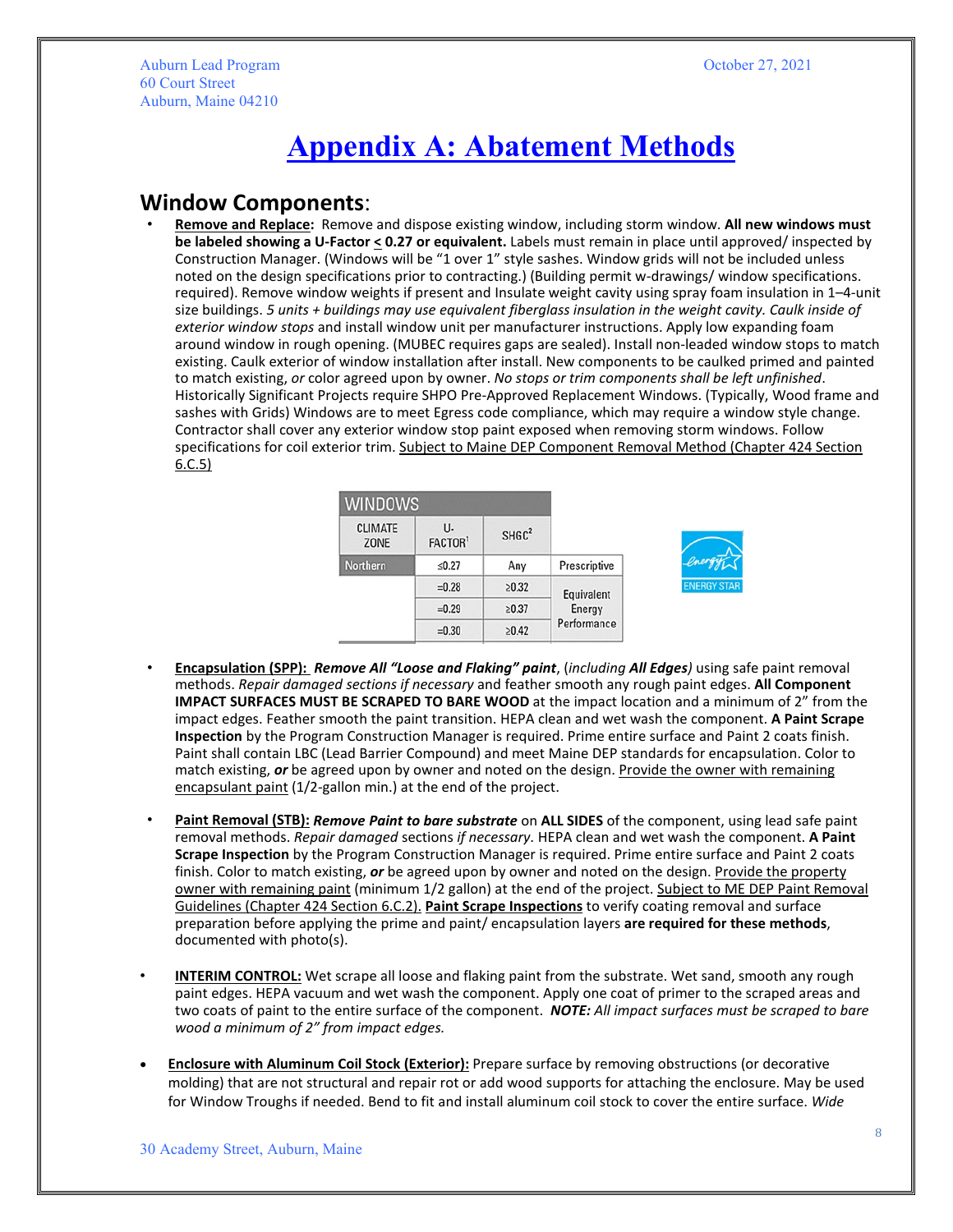*sections may require additional seams or a relief bend to allow controlled expansion and contraction* during seasonal temperature changes. *Overlap by 2" Minimum and in a manner that Sheds Water at All Seams.* Fasten coil with color coordinated nails through pre-drilled holes minimum 24" O.C. Do not caulk and seal long spans where the metal needs room to expand and contract with the seasons. **For components shorter than 6', caulk seams to prevent dust migration** from behind the enclosure. Color to be white, *or* stock color agreed upon by owner and noted on the design.

## **Door Components:**

- **Encapsulation (SPP):** *Remove All "Loose and Flaking" paint*, (*including All Edges)* using lead safe paint removal methods. *Repair damaged sections if necessary* and feather smooth any rough paint edges. **All Component IMPACT SURFACES MUST BE SCRAPED TO BARE WOOD, at the impact location and a minimum of 2" from the** impact edges. Feather smooth the paint transition. HEPA clean and wet wash the component. A Paint Scrape Inspection by the Program Construction Manager is required. Prime entire surface and Paint 2 coats finish. Paint shall contain LBC (Lead Barrier Compound) and meet Maine DEP standards for encapsulation. Color to match existing, *or* be agreed upon by owner and noted on the design. Provide the owner with remaining encapsulant paint (1/2-gallon min.) at the end of the project.
- **Remove and Replace (Exterior** *and* **Unit Entry):** Remove and dispose existing door (including hardware, door jamb, and possibly casing). Newly installed unit entry locksets/dead bolts will be keyed alike in each separate unit. (*Special locksets may be required by the owner at their own expense*). Existing screen/storm doors will be replaced with similar style *only if specified in the design*. Existing door closer(s) *will not be disposed of unless identified as a Lead Hazard. Door closers to be addressed by a method agreed to by the owner in the design specifications.*

 **Exterior Doors:** Install a standard grade steel Exterior door with adjustable sills. Solid steel door or 9-Lite steel door (with upper glass) are per owner request in writing. Installation to include ANSI Grade 2 lockset. Door will be Energy Star compliant for the Northeast Region. Labels will remain on doors until inspected/ approved by Construction Administrator. *Doors into a private unit require lockset with deadbolt properly installed. (Configuration to match existing if owner chooses to re-use existing locksets).* Install per manufacturer instructions, including caulking. Insulate door cavity using spray foam insulation. (MUBEC requires gaps are sealed). Install non-leaded door casing to match existing. New trim components to be caulked, primed and painted to match existing, *or* color agreed upon by owner. *No trim components shall be left unfinished*. *Apply* primer (if necessary) and two (2) *coats of finish paint or stain to the entire surface of the door*, per design spec. Subject to Maine DEP Component Removal Method (Chapter 424 Section 6.C.5).

 **Fire-Rated Doors (Common Areas):** Unit Entry doors or Storage Entry doors require a 90-minute fire rated door. (Other fire door options may be allowed for custom door configurations.) Door must have factory labeled fire rating. Installation to include ANSI Grade 2 lockset or better. *Fire-Rated doors require closers or self-closing hinges. Doors into a private unit require lockset with deadbolt properly installed. (Configuration to match existing if owner chooses to re-use existing locksets)*. Install per manufacturer instructions, including caulking. Insulate door cavity using spray foam insulation. (MUBEC requires gaps are sealed). Install non-leaded door casing to match existing. New trim components to be caulked, primed and painted to match existing, *or* color agreed upon by owner in writing. *No trim components shall be left unfinished*. *Apply* primer (if necessary) and two (2) *coats of finish paint or stain to the entire surface of the door*, per design specifications. Subject to Maine DEP Component Removal Method (Chapter 424 Section 6.C.5).

• **Remove and Replace (Interior):** Remove and dispose existing door (including hardware, door jamb, and possibly casing) Door & Jamb: Install a new 6 panel solid pine door, approved equal pre-hung door, or door with custom jamb. Installation to include proper passageway or privacy lock/latch set and standard 3 hinge configuration. Install door following standard practice. Install non-leaded door casing to match existing. New trim components to be caulked, primed and painted to match existing, *or* color agreed upon by owner. *No jamb or trim components shall be left unfinished*. *Door slab to be finished with two (2) coats stain or primed and painted two (2) finish coats*, per design specifications*.* Subject to ME DEP Component Removal Method (Chapter 424 Section 6.C.5)